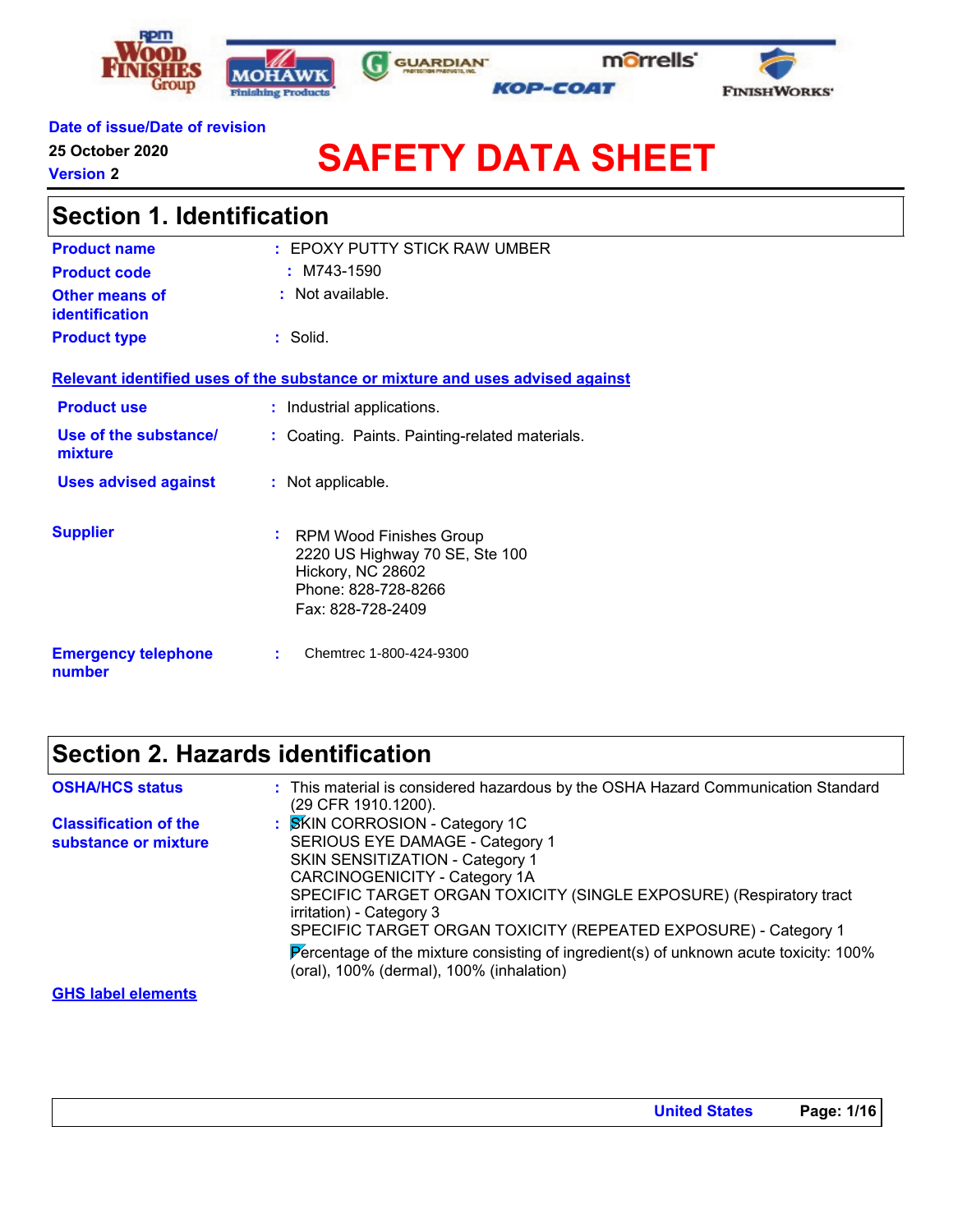**Product name EPOXY PUTTY STICK RAW UMBER**

## **Section 2. Hazards identification**

| <b>Hazard pictograms</b>                   |                                                                                                                                                                                                                                                                                                                                                                                                                                                                                                                                                                                                                                                                                                                                                                                    |
|--------------------------------------------|------------------------------------------------------------------------------------------------------------------------------------------------------------------------------------------------------------------------------------------------------------------------------------------------------------------------------------------------------------------------------------------------------------------------------------------------------------------------------------------------------------------------------------------------------------------------------------------------------------------------------------------------------------------------------------------------------------------------------------------------------------------------------------|
| <b>Signal word</b>                         | : Danger                                                                                                                                                                                                                                                                                                                                                                                                                                                                                                                                                                                                                                                                                                                                                                           |
| <b>Hazard statements</b>                   | $\mathcal{C}$ auses severe skin burns and eye damage.<br>May cause an allergic skin reaction.<br>May cause respiratory irritation.<br>May cause cancer.<br>Causes damage to organs through prolonged or repeated exposure.                                                                                                                                                                                                                                                                                                                                                                                                                                                                                                                                                         |
| <b>Precautionary statements</b>            |                                                                                                                                                                                                                                                                                                                                                                                                                                                                                                                                                                                                                                                                                                                                                                                    |
| <b>Prevention</b>                          | $\therefore$ Øbtain special instructions before use. Do not handle until all safety precautions have<br>been read and understood. Wear protective gloves, protective clothing and eye or face<br>protection. Use only outdoors or in a well-ventilated area. Do not breathe dust. Do not<br>eat, drink or smoke when using this product. Wash thoroughly after handling.<br>Contaminated work clothing must not be allowed out of the workplace.                                                                                                                                                                                                                                                                                                                                   |
| <b>Response</b>                            | : F exposed or concerned: Get medical advice or attention. IF INHALED: Remove<br>person to fresh air and keep comfortable for breathing. Immediately call a POISON<br>CENTER or doctor. IF SWALLOWED: Immediately call a POISON CENTER or doctor.<br>Rinse mouth. Do NOT induce vomiting. IF ON SKIN (or hair): Take off immediately all<br>contaminated clothing. Rinse skin with water. Immediately call a POISON CENTER or<br>doctor. Wash contaminated clothing before reuse. IF ON SKIN: Wash with plenty of<br>water. If skin irritation or rash occurs: Get medical advice or attention. IF IN EYES:<br>Rinse cautiously with water for several minutes. Remove contact lenses, if present and<br>easy to do. Continue rinsing. Immediately call a POISON CENTER or doctor. |
| <b>Storage</b>                             | : Store locked up. Store in a well-ventilated place. Keep container tightly closed.                                                                                                                                                                                                                                                                                                                                                                                                                                                                                                                                                                                                                                                                                                |
| <b>Disposal</b>                            | Dispose of contents and container in accordance with all local, regional, national and<br>international regulations.                                                                                                                                                                                                                                                                                                                                                                                                                                                                                                                                                                                                                                                               |
| <b>Supplemental label</b><br>elements      | : Sanding and grinding dusts may be harmful if inhaled. This product contains crystalline<br>silica which can cause lung cancer or silicosis. The risk of cancer depends on the<br>duration and level of exposure to dust from sanding surfaces or mist from spray<br>applications. Emits toxic fumes when heated.                                                                                                                                                                                                                                                                                                                                                                                                                                                                 |
| <b>Hazards not otherwise</b><br>classified | : None known.                                                                                                                                                                                                                                                                                                                                                                                                                                                                                                                                                                                                                                                                                                                                                                      |

### **Section 3. Composition/information on ingredients**

| <b>Substance/mixture</b> | : Mixture                     |
|--------------------------|-------------------------------|
| <b>Product name</b>      | : EPOXY PUTTY STICK RAW UMBER |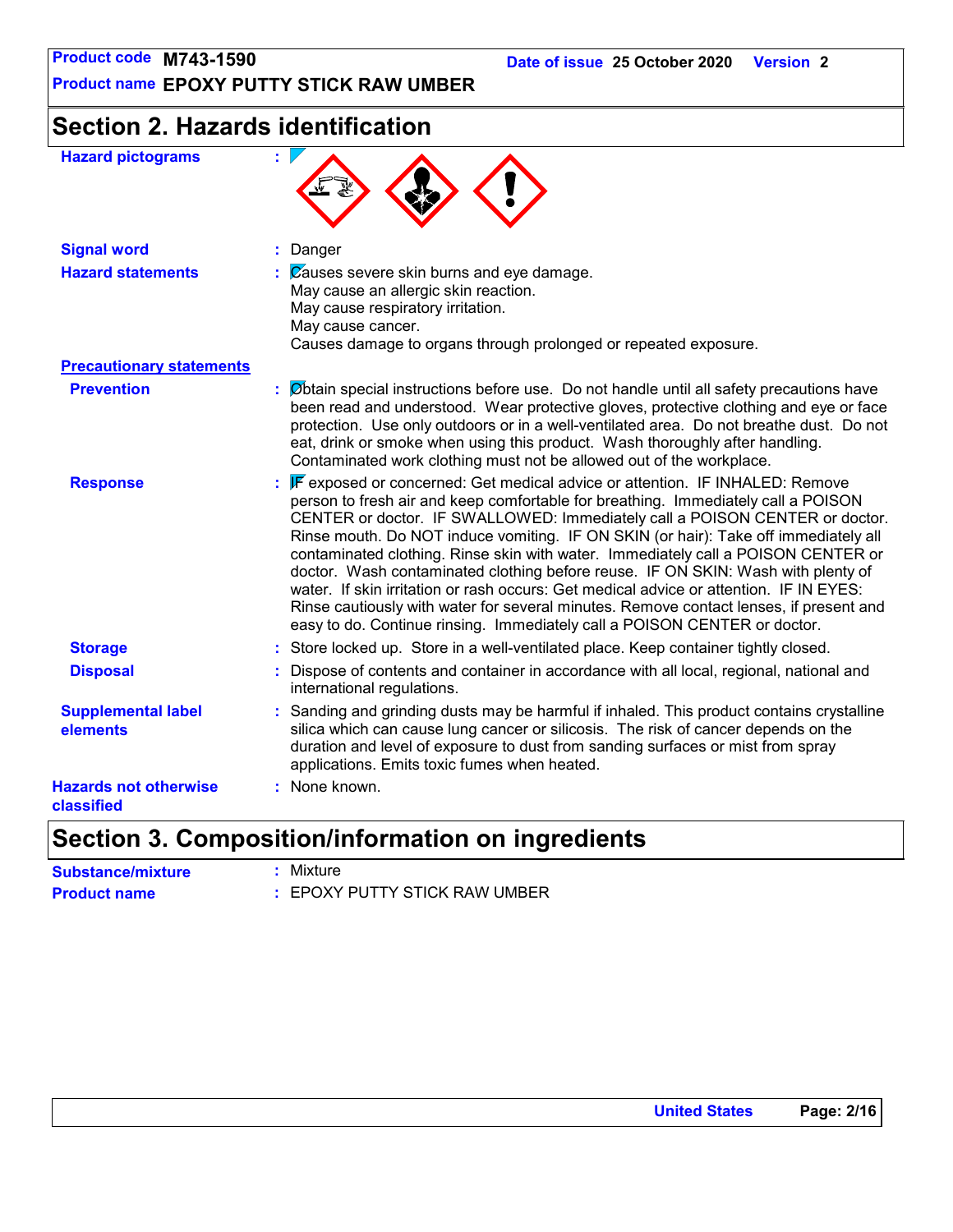### **Section 3. Composition/information on ingredients**

| <b>Ingredient name</b>                                                   | $\frac{9}{6}$    | <b>CAS number</b> |
|--------------------------------------------------------------------------|------------------|-------------------|
| $\sqrt{\mathbf{z}}$ alc, not containing asbestiform fibres               | l≥90             | 14807-96-6        |
| glass, oxide, chemicals                                                  | 275 - ≤90        | 65997-17-3        |
| Poly[oxy(methyl-1,2-ethanediyl)], α-hydro-ω-hydroxy-, ether with         | ≥50 - ≤75        | 72244-98-5        |
| 2,2-bis(hydroxymethyl)-1,3-propanediol (4:1), 2-hydroxy-3-mercaptopropyl |                  |                   |
| ether                                                                    |                  |                   |
| bis-[4-(2,3-epoxipropoxi)phenyl]propane                                  | 250 - ≤75        | 1675-54-3         |
| Epoxy resin (MW $\leq$ 700)                                              | l≥10 - ≤20       | 25068-38-6        |
| $2,4,6$ -tris(dimethylaminomethyl)phenol                                 | $≥10 - ≤14$      | $90 - 72 - 2$     |
| titanium dioxide                                                         | $\geq 1.0 - 5.0$ | 13463-67-7        |
| Umber                                                                    | $\geq 1.0 - 5.0$ | 12713-03-0        |
| bis[(dimethylamino)methyl]phenol                                         | $\geq 1.0 - 5.0$ | 71074-89-0        |
| crystalline silica, respirable powder (<10 microns)                      | $≥1.0 - ≤5.0$    | 14808-60-7        |

SUB codes represent substances without registered CAS Numbers.

Any concentration shown as a range is to protect confidentiality or is due to batch variation.

**There are no additional ingredients present which, within the current knowledge of the supplier and in the concentrations applicable, are classified as hazardous to health or the environment and hence require reporting in this section.**

**Occupational exposure limits, if available, are listed in Section 8.**

### **Section 4. First aid measures**

**Description of necessary first aid measures** If ingestion, irritation, any type of overexposure or symptoms of overexposure occur during or persists after use of this product, contact a POISON CONTROL CENTER, EMERGENCY ROOM OR PHYSICIAN immediately; have Safety Data Sheet information available. Never give anything by mouth to an unconscious or convulsing person.

| <b>Eye contact</b>  | : Check for and remove any contact lenses. Immediately flush eyes with running water for<br>at least 15 minutes, keeping eyelids open. Seek immediate medical attention.                               |
|---------------------|--------------------------------------------------------------------------------------------------------------------------------------------------------------------------------------------------------|
| <b>Inhalation</b>   | : Remove to fresh air. Keep person warm and at rest. If not breathing, if breathing is<br>irregular or if respiratory arrest occurs, provide artificial respiration or oxygen by trained<br>personnel. |
| <b>Skin contact</b> | : Remove contaminated clothing and shoes. Wash skin thoroughly with soap and water<br>or use recognized skin cleanser. Do NOT use solvents or thinners.                                                |
| <b>Ingestion</b>    | : If swallowed, seek medical advice immediately and show this container or label. Keep<br>person warm and at rest. Do NOT induce vomiting.                                                             |

#### **Most important symptoms/effects, acute and delayed**

| <b>Potential acute health effects</b> |                                                                              |
|---------------------------------------|------------------------------------------------------------------------------|
| <b>Eye contact</b>                    | $\therefore$ $\emptyset$ auses serious eye damage.                           |
| <b>Inhalation</b>                     | : May cause respiratory irritation.                                          |
| <b>Skin contact</b>                   | : Causes severe burns. May cause an allergic skin reaction.                  |
| <b>Ingestion</b>                      | : No known significant effects or critical hazards.                          |
| <b>Over-exposure signs/symptoms</b>   |                                                                              |
| Eye contact                           | : Adverse symptoms may include the following:<br>pain<br>watering<br>redness |

**United States Page: 3/16**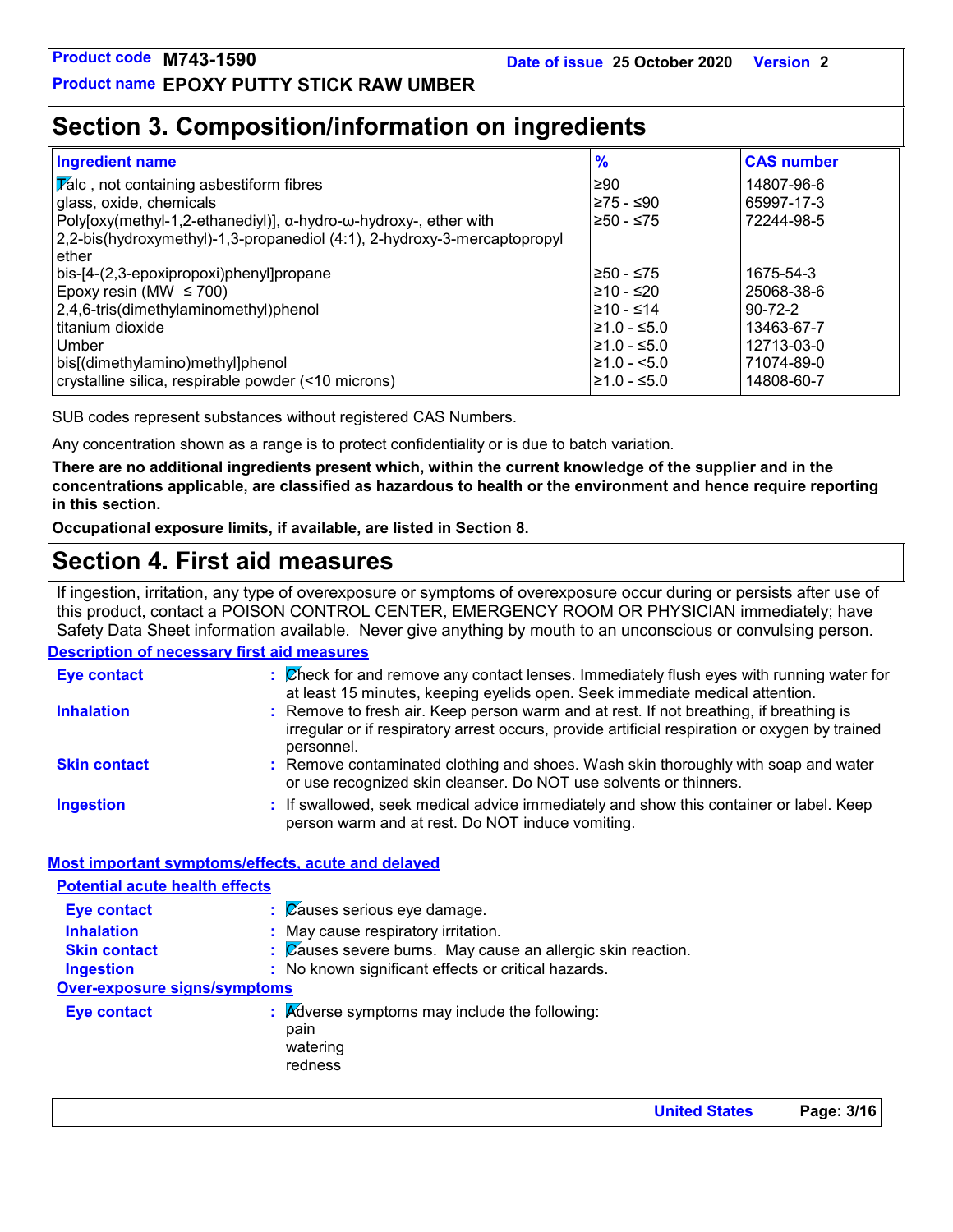### **Section 4. First aid measures**

| <b>Inhalation</b>                 | : Adverse symptoms may include the following:<br>respiratory tract irritation<br>coughing                                                                                                                                                                                                                                                                                                                       |
|-----------------------------------|-----------------------------------------------------------------------------------------------------------------------------------------------------------------------------------------------------------------------------------------------------------------------------------------------------------------------------------------------------------------------------------------------------------------|
| <b>Skin contact</b>               | : Adverse symptoms may include the following:<br>pain or irritation<br>redness<br>blistering may occur                                                                                                                                                                                                                                                                                                          |
| <b>Ingestion</b>                  | : Adverse symptoms may include the following:<br>stomach pains                                                                                                                                                                                                                                                                                                                                                  |
|                                   | <u>Indication of immediate medical attention and special treatment needed, if necessary</u>                                                                                                                                                                                                                                                                                                                     |
| <b>Notes to physician</b>         | : In case of inhalation of decomposition products in a fire, symptoms may be delayed.<br>The exposed person may need to be kept under medical surveillance for 48 hours.                                                                                                                                                                                                                                        |
| <b>Specific treatments</b>        | : No specific treatment.                                                                                                                                                                                                                                                                                                                                                                                        |
| <b>Protection of first-aiders</b> | : No action shall be taken involving any personal risk or without suitable training. If it is<br>suspected that fumes are still present, the rescuer should wear an appropriate mask or<br>self-contained breathing apparatus. It may be dangerous to the person providing aid to<br>give mouth-to-mouth resuscitation. Wash contaminated clothing thoroughly with water<br>before removing it, or wear gloves. |

**See toxicological information (Section 11)**

### **Section 5. Fire-fighting measures**

| <b>Extinguishing media</b>                               |                                                                                                                                                                                                     |
|----------------------------------------------------------|-----------------------------------------------------------------------------------------------------------------------------------------------------------------------------------------------------|
| <b>Suitable extinguishing</b><br>media                   | : Use an extinguishing agent suitable for the surrounding fire.                                                                                                                                     |
| <b>Unsuitable extinguishing</b><br>media                 | : None known.                                                                                                                                                                                       |
| <b>Specific hazards arising</b><br>from the chemical     | : No specific fire or explosion hazard.                                                                                                                                                             |
| <b>Hazardous thermal</b><br>decomposition products       | Decomposition products may include the following materials:<br>carbon oxides<br>nitrogen oxides<br>sulfur oxides<br>halogenated compounds<br>metal oxide/oxides                                     |
| <b>Special protective actions</b><br>for fire-fighters   | : Promptly isolate the scene by removing all persons from the vicinity of the incident if<br>there is a fire. No action shall be taken involving any personal risk or without suitable<br>training. |
| <b>Special protective</b><br>equipment for fire-fighters | : Fire-fighters should wear appropriate protective equipment and self-contained breathing<br>apparatus (SCBA) with a full face-piece operated in positive pressure mode.                            |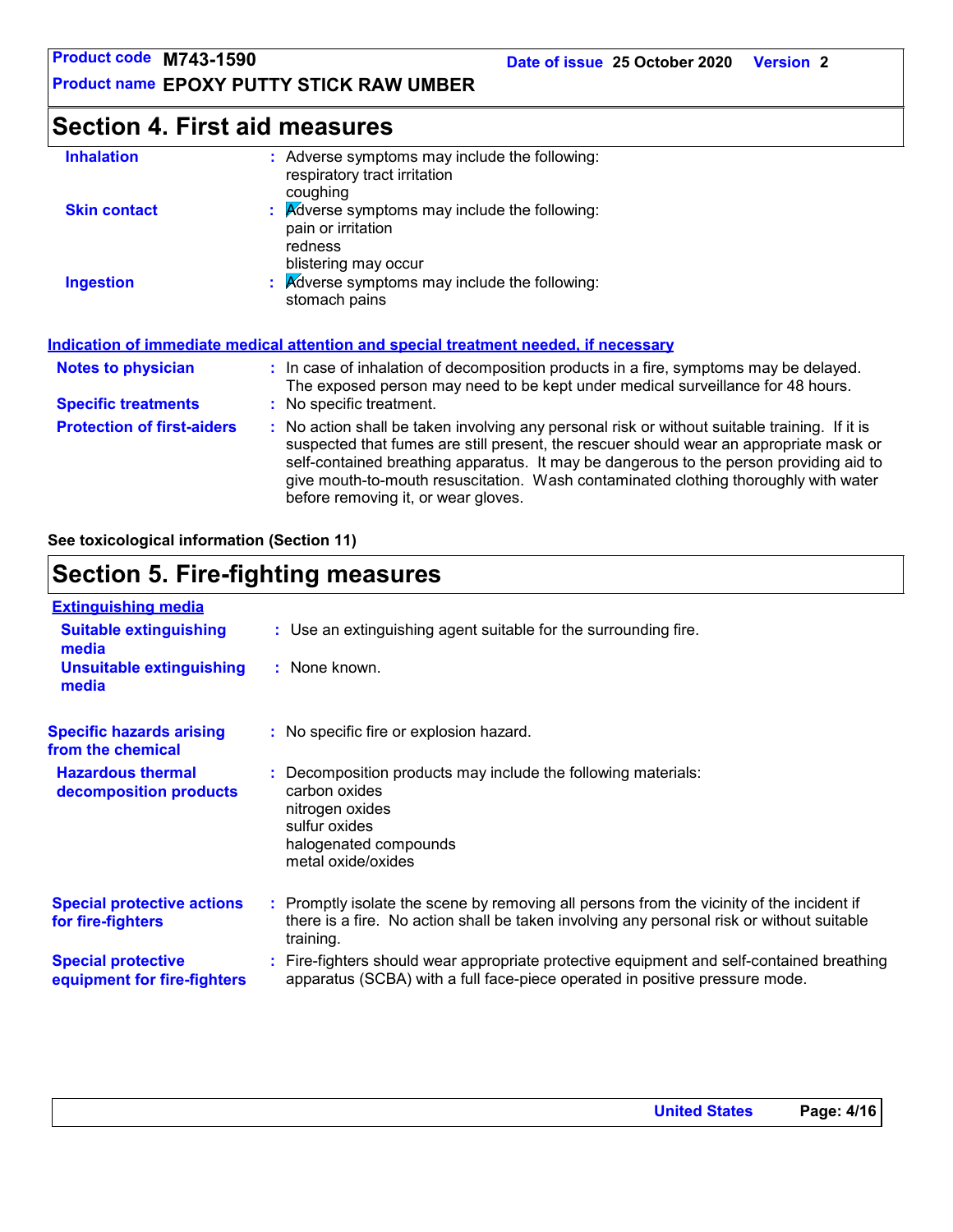### **Section 6. Accidental release measures**

| <b>Personal precautions, protective equipment and emergency procedures</b> |
|----------------------------------------------------------------------------|
|----------------------------------------------------------------------------|

| For non-emergency<br>personnel                               |    | : No action shall be taken involving any personal risk or without suitable training.<br>Evacuate surrounding areas. Keep unnecessary and unprotected personnel from<br>entering. Do not touch or walk through spilled material. Provide adequate ventilation.<br>Wear appropriate respirator when ventilation is inadequate. Put on appropriate<br>personal protective equipment.                                                               |
|--------------------------------------------------------------|----|-------------------------------------------------------------------------------------------------------------------------------------------------------------------------------------------------------------------------------------------------------------------------------------------------------------------------------------------------------------------------------------------------------------------------------------------------|
| For emergency responders                                     | ÷. | If specialized clothing is required to deal with the spillage, take note of any information in<br>Section 8 on suitable and unsuitable materials. See also the information in "For non-<br>emergency personnel".                                                                                                                                                                                                                                |
| <b>Environmental precautions</b>                             |    | : Avoid dispersal of spilled material and runoff and contact with soil, waterways, drains<br>and sewers. Inform the relevant authorities if the product has caused environmental<br>pollution (sewers, waterways, soil or air).                                                                                                                                                                                                                 |
| <b>Methods and materials for containment and cleaning up</b> |    |                                                                                                                                                                                                                                                                                                                                                                                                                                                 |
| <b>Small spill</b>                                           |    | : Move containers from spill area. Avoid dust generation. Do not dry sweep. Vacuum<br>dust with equipment fitted with a HEPA filter and place in a closed, labeled waste<br>container. Place spilled material in a designated, labeled waste container. Dispose of<br>via a licensed waste disposal contractor.                                                                                                                                 |
| <b>Large spill</b>                                           |    | : Move containers from spill area. Approach release from upwind. Prevent entry into<br>sewers, water courses, basements or confined areas. Avoid dust generation. Do not<br>dry sweep. Vacuum dust with equipment fitted with a HEPA filter and place in a closed,<br>labeled waste container. Dispose of via a licensed waste disposal contractor. Note:<br>see Section 1 for emergency contact information and Section 13 for waste disposal. |

### **Section 7. Handling and storage**

#### **Precautions for safe handling**

| <b>Protective measures</b>                       | : Put on appropriate personal protective equipment (see Section 8). Persons with a<br>history of skin sensitization problems should not be employed in any process in which<br>this product is used. Avoid exposure - obtain special instructions before use. Do not<br>handle until all safety precautions have been read and understood. Do not get in eyes<br>or on skin or clothing. Do not ingest. Use only with adequate ventilation. Wear<br>appropriate respirator when ventilation is inadequate. Keep in the original container or<br>an approved alternative made from a compatible material, kept tightly closed when not<br>in use. Empty containers retain product residue and can be hazardous. Do not reuse<br>container. |
|--------------------------------------------------|-------------------------------------------------------------------------------------------------------------------------------------------------------------------------------------------------------------------------------------------------------------------------------------------------------------------------------------------------------------------------------------------------------------------------------------------------------------------------------------------------------------------------------------------------------------------------------------------------------------------------------------------------------------------------------------------------------------------------------------------|
| <b>Special precautions</b>                       | : If this material is part of a multiple component system, read the Safety Data Sheet(s) for<br>the other component or components before blending as the resulting mixture may have<br>the hazards of all of its parts.                                                                                                                                                                                                                                                                                                                                                                                                                                                                                                                   |
| <b>Advice on general</b><br>occupational hygiene | : Eating, drinking and smoking should be prohibited in areas where this material is<br>handled, stored and processed. Workers should wash hands and face before eating,<br>drinking and smoking. Remove contaminated clothing and protective equipment before<br>entering eating areas. See also Section 8 for additional information on hygiene<br>measures.                                                                                                                                                                                                                                                                                                                                                                             |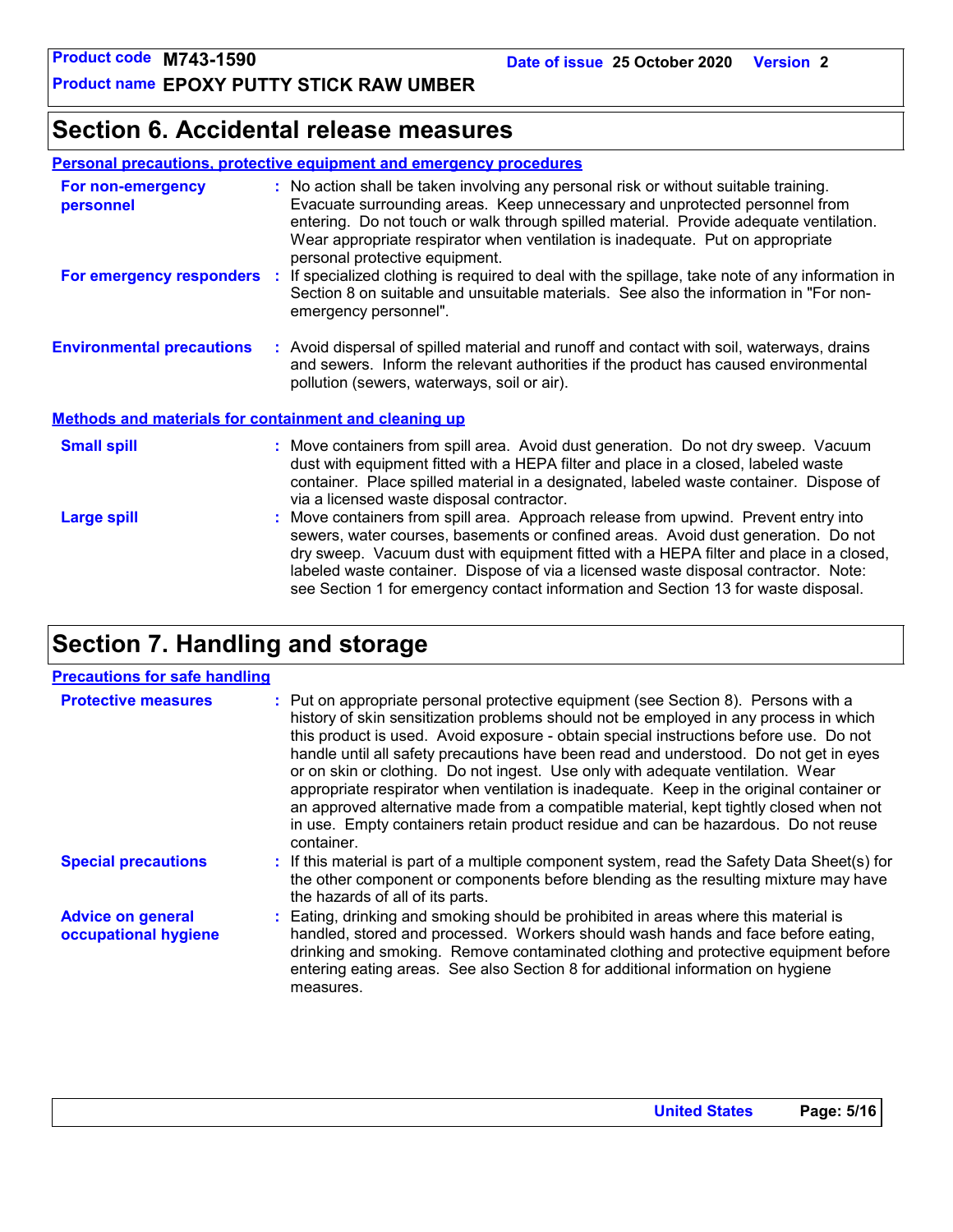### **Section 7. Handling and storage**

| <b>Conditions for safe storage,</b> | Do not store below the following temperature: $5^{\circ}$ C (41 $^{\circ}$ F). Store in accordance with                     |
|-------------------------------------|-----------------------------------------------------------------------------------------------------------------------------|
| including any                       | local regulations. Store in original container protected from direct sunlight in a dry, cool                                |
| <b>incompatibilities</b>            | and well-ventilated area, away from incompatible materials (see Section 10) and food                                        |
|                                     | and drink. Store locked up. Keep container tightly closed and sealed until ready for use.                                   |
|                                     | Containers that have been opened must be carefully resealed and kept upright to                                             |
|                                     | prevent leakage. Do not store in unlabeled containers. Use appropriate containment to<br>avoid environmental contamination. |

### **Section 8. Exposure controls/personal protection**

#### **Control parameters**

**Occupational exposure limits**

| <b>Ingredient name</b>                                           | <b>Exposure limits</b>                                 |
|------------------------------------------------------------------|--------------------------------------------------------|
| $\sqrt{\mathbf{r}}$ alc, not containing asbestiform fibres       | ACGIH TLV (United States, 3/2019).                     |
|                                                                  | TWA: 2 mg/m <sup>3</sup> 8 hours. Form: Respirable     |
|                                                                  | <b>OSHA PEL Z3 (United States).</b>                    |
|                                                                  | TWA: $2 \text{ mg/m}^3$                                |
| glass, oxide, chemicals                                          | <b>OSHA PEL (United States).</b>                       |
|                                                                  | TWA: 15 mg/m <sup>3</sup>                              |
|                                                                  | TWA: 5 mg/m <sup>3</sup> Form: Respirable              |
|                                                                  | TWA: 15 mg/m <sup>3</sup> Form: Total dust             |
|                                                                  | <b>ACGIH TLV (United States).</b>                      |
|                                                                  | TWA: 1 f/cc Form: Continuous filament glass            |
|                                                                  | fibers                                                 |
|                                                                  | TWA: 5 mg/m <sup>3</sup> , (Inhalable) Form:           |
|                                                                  | Continuous filament glass fibers                       |
|                                                                  | TWA: 3 mg/m <sup>3</sup> Form: Respirable              |
|                                                                  | TWA: 10 mg/m <sup>3</sup> Form: Total dust             |
|                                                                  | ACGIH TLV (United States, 3/2019).                     |
|                                                                  | TWA: 5 mg/m <sup>3</sup> 8 hours. Form: Inhalable      |
|                                                                  | fraction                                               |
|                                                                  | TWA: 1 f/cc 8 hours. Form: Respirable fibers:          |
|                                                                  | length greater than 5 uM; aspect ratio equal to        |
|                                                                  | or greater than 3:1 as determined by the               |
|                                                                  | membrane filter method at 400-450X                     |
|                                                                  | magnification (4-mm objective) phase contrast          |
|                                                                  | illumination.                                          |
| Poly[oxy(methyl-1,2-ethanediyl)], α-hydro-ω-hydroxy-, ether with | None.                                                  |
| 2,2-bis(hydroxymethyl)-1,3-propanediol (4:1),                    |                                                        |
| 2-hydroxy-3-mercaptopropyl ether                                 |                                                        |
| bis-[4-(2,3-epoxipropoxi)phenyl]propane                          | None.                                                  |
| Epoxy resin (MW $\leq$ 700)                                      | None.                                                  |
| 2,4,6-tris(dimethylaminomethyl)phenol                            | None.                                                  |
| titanium dioxide                                                 | OSHA PEL (United States, 5/2018).                      |
|                                                                  | TWA: 15 mg/m <sup>3</sup> 8 hours. Form: Total dust    |
|                                                                  | ACGIH TLV (United States, 3/2019).                     |
|                                                                  | TWA: 10 mg/m <sup>3</sup> 8 hours.                     |
| Umber                                                            | ACGIH TLV (United States, 3/2019).                     |
|                                                                  | TWA: 0.1 mg/m <sup>3</sup> , (as Mn) 8 hours. Form:    |
|                                                                  | Inhalable fraction                                     |
|                                                                  | TWA: $0.02$ mg/m <sup>3</sup> , (as Mn) 8 hours. Form: |
|                                                                  | Respirable fraction                                    |
|                                                                  |                                                        |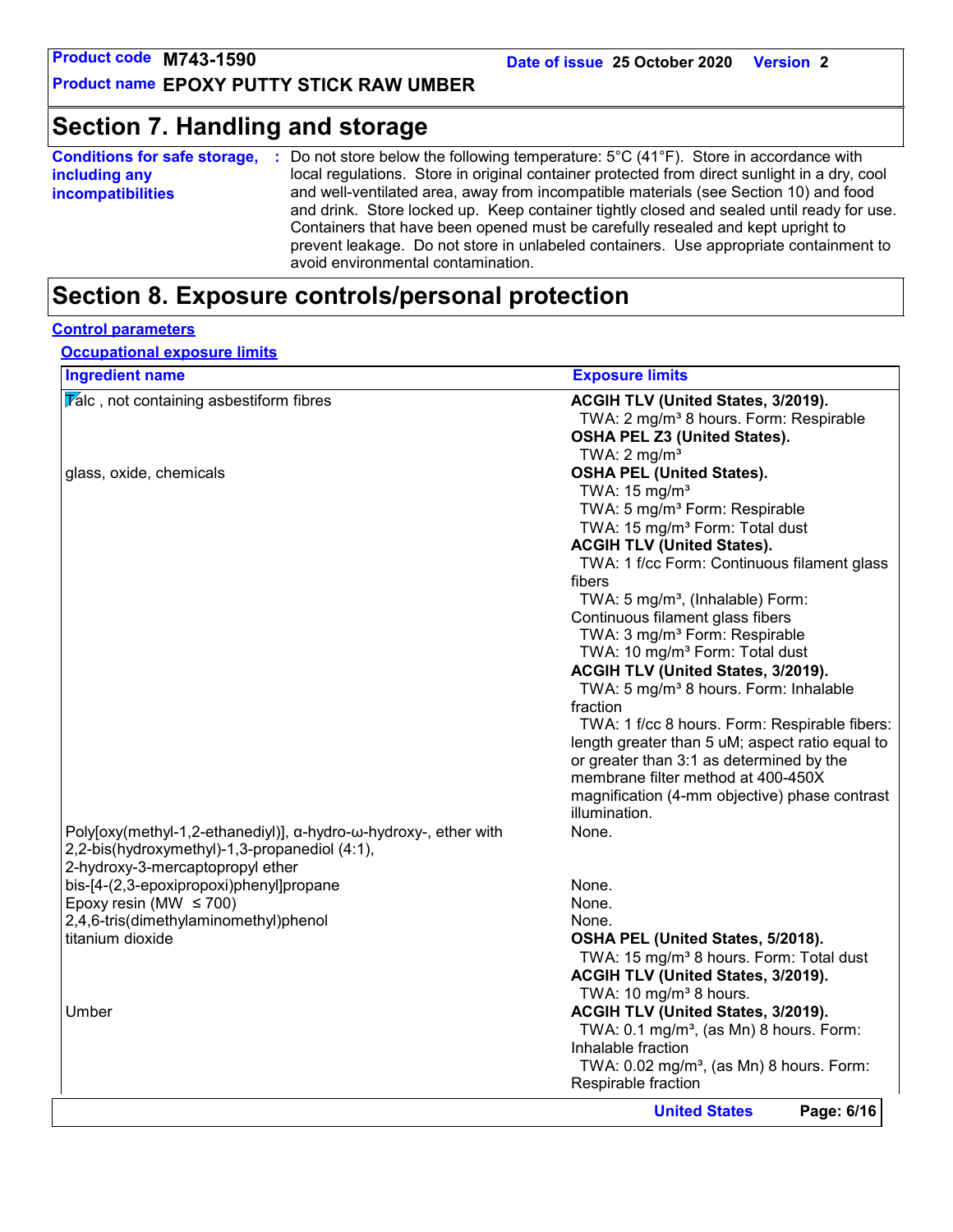**Product name EPOXY PUTTY STICK RAW UMBER**

### **Section 8. Exposure controls/personal protection**

bis[(dimethylamino)methyl]phenol None. crystalline silica, respirable powder (<10 microns) **ACGIH TLV (United States, 3/2019).**

### **OSHA PEL (United States, 5/2018).**

CEIL:  $5 \text{ mg/m}^3$ , (as Mn)

TWA:  $0.025$  mg/m<sup>3</sup> 8 hours. Form: Respirable

**OSHA PEL Z3 (United States, 6/2016).**

TWA: 10 mg/m<sup>3</sup> / (%SiO2+2) 8 hours. Form: Respirable

 TWA: 250 mppcf / (%SiO2+5) 8 hours. Form: **Respirable** 

#### **OSHA PEL (United States, 5/2018).**

TWA: 50 µg/m<sup>3</sup> 8 hours. Form: Respirable dust

|              | Key to abbreviations                                                                                                                                                                                                           |             |                                    |
|--------------|--------------------------------------------------------------------------------------------------------------------------------------------------------------------------------------------------------------------------------|-------------|------------------------------------|
| A            | = Acceptable Maximum Peak                                                                                                                                                                                                      | S           | = Potential skin absorption        |
| <b>ACGIH</b> | = American Conference of Governmental Industrial Hygienists.                                                                                                                                                                   | SR.         | $=$ Respiratory sensitization      |
| С            | $=$ Ceiling Limit                                                                                                                                                                                                              | SS          | $=$ Skin sensitization             |
| F            | $=$ Fume                                                                                                                                                                                                                       | <b>STEL</b> | = Short term Exposure limit values |
| <b>IPEL</b>  | = Internal Permissible Exposure Limit                                                                                                                                                                                          | TD          | $=$ Total dust                     |
| <b>OSHA</b>  | = Occupational Safety and Health Administration.                                                                                                                                                                               | TLV         | = Threshold Limit Value            |
| R            | $=$ Respirable                                                                                                                                                                                                                 | TWA         | = Time Weighted Average            |
|              | $0.0111.00.055.4040.4000.0111.77.71111.01111.01111.01111.01111.01111.01111.01111.01111.01111.01111.01111.01111.01111.01111.01111.01111.01111.01111.01111.01111.01111.01111.01111.01111.01111.01111.01111.01111.01111.01111.01$ |             |                                    |

Z = OSHA 29 CFR 1910.1200 Subpart Z - Toxic and Hazardous Substances

#### **Consult local authorities for acceptable exposure limits.**

| <b>Recommended monitoring</b><br>procedures       | If this product contains ingredients with exposure limits, personal, workplace<br>atmosphere or biological monitoring may be required to determine the effectiveness of<br>the ventilation or other control measures and/or the necessity to use respiratory<br>protective equipment. Reference should be made to appropriate monitoring standards.<br>Reference to national guidance documents for methods for the determination of<br>hazardous substances will also be required. |
|---------------------------------------------------|-------------------------------------------------------------------------------------------------------------------------------------------------------------------------------------------------------------------------------------------------------------------------------------------------------------------------------------------------------------------------------------------------------------------------------------------------------------------------------------|
| <b>Appropriate engineering</b><br><b>controls</b> | : Use only with adequate ventilation. If user operations generate dust, fumes, gas, vapor<br>or mist, use process enclosures, local exhaust ventilation or other engineering controls<br>to keep worker exposure to airborne contaminants below any recommended or statutory<br>limits.                                                                                                                                                                                             |
| <b>Environmental exposure</b><br><b>controls</b>  | Emissions from ventilation or work process equipment should be checked to ensure<br>they comply with the requirements of environmental protection legislation. In some<br>cases, fume scrubbers, filters or engineering modifications to the process equipment<br>will be necessary to reduce emissions to acceptable levels.                                                                                                                                                       |
| <b>Individual protection measures</b>             |                                                                                                                                                                                                                                                                                                                                                                                                                                                                                     |
| <b>Hygiene measures</b>                           | Wash hands, forearms and face thoroughly after handling chemical products, before<br>eating, smoking and using the lavatory and at the end of the working period.<br>Appropriate techniques should be used to remove potentially contaminated clothing.<br>Contaminated work clothing should not be allowed out of the workplace. Wash<br>contaminated clothing before reusing. Ensure that eyewash stations and safety<br>showers are close to the workstation location.           |
| <b>Eye/face protection</b>                        | Chemical splash goggles and face shield.                                                                                                                                                                                                                                                                                                                                                                                                                                            |
| <b>Skin protection</b>                            |                                                                                                                                                                                                                                                                                                                                                                                                                                                                                     |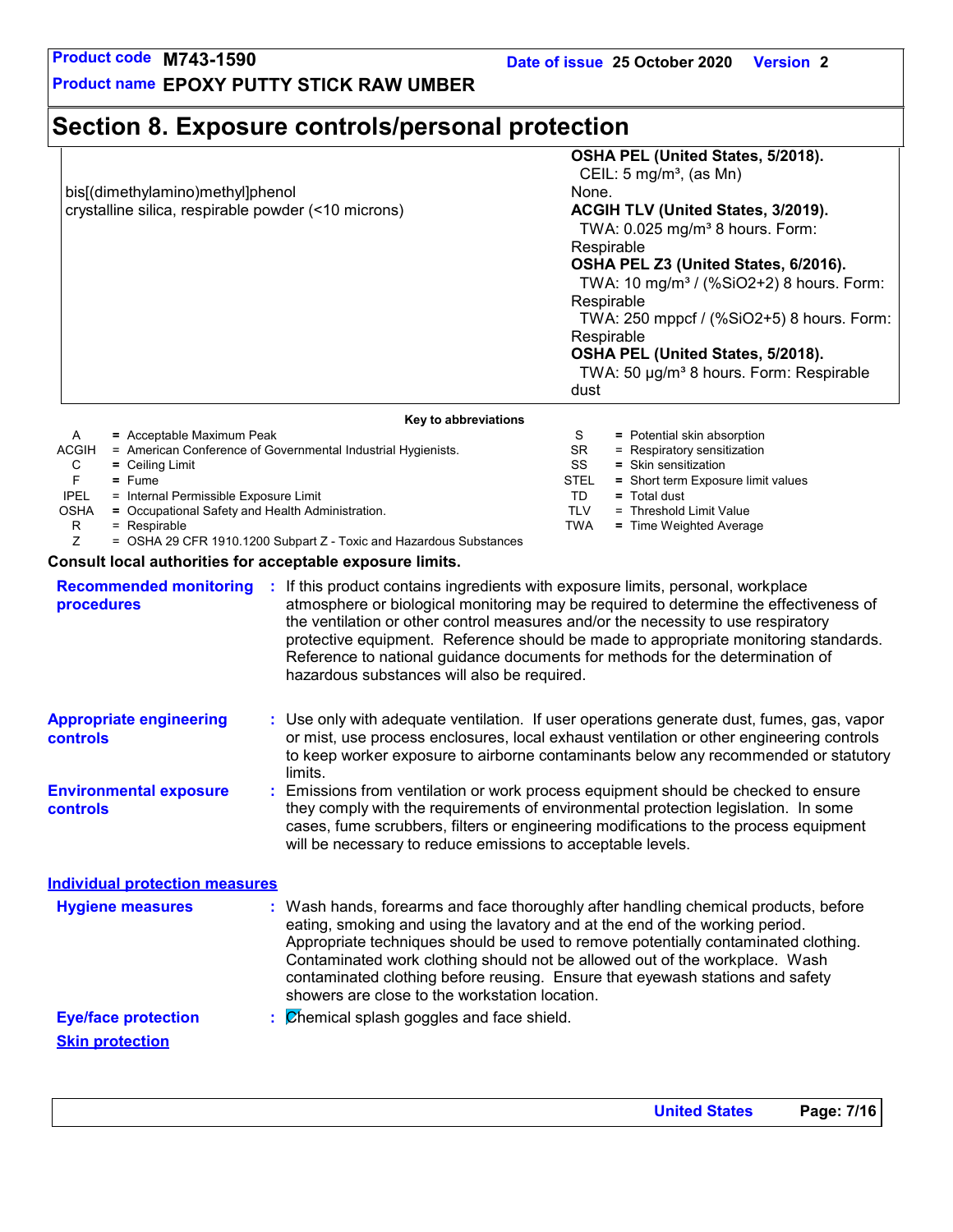**Product name EPOXY PUTTY STICK RAW UMBER**

### **Section 8. Exposure controls/personal protection**

| <b>Hand protection</b>        | : Chemical-resistant, impervious gloves complying with an approved standard should be<br>worn at all times when handling chemical products if a risk assessment indicates this is<br>necessary. Considering the parameters specified by the glove manufacturer, check<br>during use that the gloves are still retaining their protective properties. It should be<br>noted that the time to breakthrough for any glove material may be different for different<br>glove manufacturers. In the case of mixtures, consisting of several substances, the<br>protection time of the gloves cannot be accurately estimated. |
|-------------------------------|------------------------------------------------------------------------------------------------------------------------------------------------------------------------------------------------------------------------------------------------------------------------------------------------------------------------------------------------------------------------------------------------------------------------------------------------------------------------------------------------------------------------------------------------------------------------------------------------------------------------|
| <b>Gloves</b>                 | : <i>pitrile</i> neoprene                                                                                                                                                                                                                                                                                                                                                                                                                                                                                                                                                                                              |
| <b>Body protection</b>        | : Personal protective equipment for the body should be selected based on the task being<br>performed and the risks involved and should be approved by a specialist before<br>handling this product.                                                                                                                                                                                                                                                                                                                                                                                                                    |
| <b>Other skin protection</b>  | : Appropriate footwear and any additional skin protection measures should be selected<br>based on the task being performed and the risks involved and should be approved by a<br>specialist before handling this product.                                                                                                                                                                                                                                                                                                                                                                                              |
| <b>Respiratory protection</b> | : Respirator selection must be based on known or anticipated exposure levels, the<br>hazards of the product and the safe working limits of the selected respirator. If workers<br>are exposed to concentrations above the exposure limit, they must use appropriate,<br>certified respirators. Use a properly fitted, air-purifying or air-fed respirator complying<br>with an approved standard if a risk assessment indicates this is necessary.                                                                                                                                                                     |

## **Section 9. Physical and chemical properties**

| <b>Appearance</b>                                 |                                                              |
|---------------------------------------------------|--------------------------------------------------------------|
| <b>Physical state</b>                             | : Solid.                                                     |
| <b>Color</b>                                      | : Not available.                                             |
| <b>Odor</b>                                       | : Not available.                                             |
| <b>Odor threshold</b>                             | : Not available.                                             |
| pH                                                | : Not available.                                             |
| <b>Melting point</b>                              | : Not available.                                             |
| <b>Boiling point</b>                              | : Not available.                                             |
| <b>Flash point</b>                                | : Closed cup: Not applicable.                                |
| <b>Auto-ignition temperature</b>                  | : Not available.                                             |
| <b>Decomposition temperature</b>                  | : Not available.                                             |
| <b>Flammability (solid, gas)</b>                  | : Not available.                                             |
| Lower and upper explosive<br>(flammable) limits   | : Not available.                                             |
| <b>Evaporation rate</b>                           | : Not available.                                             |
| <b>Vapor pressure</b>                             | : Not available.                                             |
| <b>Vapor density</b>                              | : Not available.                                             |
| <b>Relative density</b>                           | : 0.94                                                       |
| Density (Ibs / gal)                               | : 7.84                                                       |
| <b>Solubility</b>                                 | : Insoluble in the following materials: cold water.          |
| <b>Partition coefficient: n-</b><br>octanol/water | : Not available.                                             |
| <b>Viscosity</b>                                  | : Kinematic $(40^{\circ}C (104^{\circ}F))$ : Not applicable. |
| <b>Volatility</b>                                 | $\frac{1}{2}$ 0% (v/v), 0% (w/w)                             |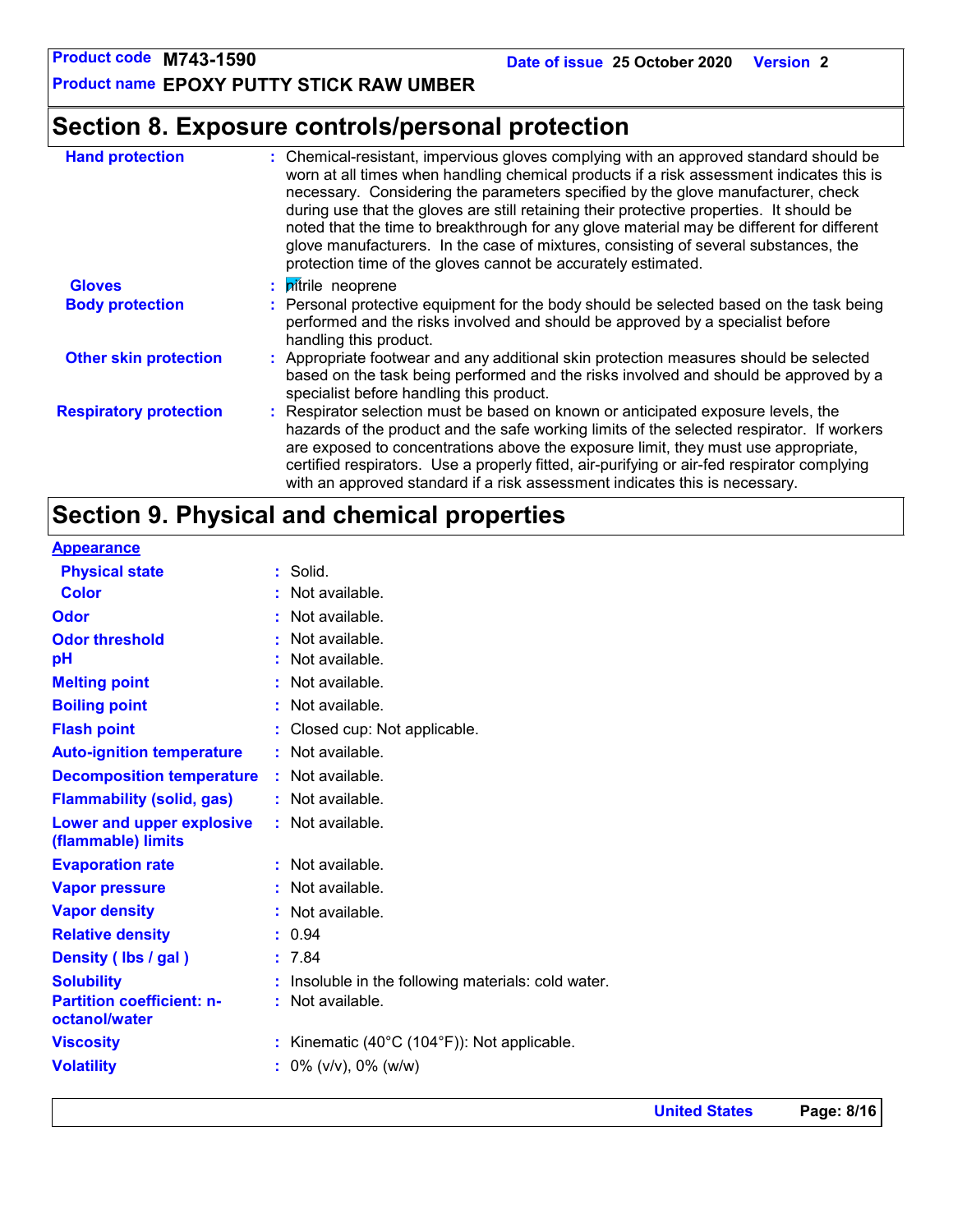**Product name EPOXY PUTTY STICK RAW UMBER**

#### **Date of issue 25 October 2020 Version 2**

### **Section 9. Physical and chemical properties**

**% Solid. (w/w) :** 100

| Section 10. Stability and reactivity |  |
|--------------------------------------|--|
|--------------------------------------|--|

| <b>Reactivity</b>                                   | : No specific test data related to reactivity available for this product or its ingredients.                                                  |
|-----------------------------------------------------|-----------------------------------------------------------------------------------------------------------------------------------------------|
| <b>Chemical stability</b>                           | : The product is stable.                                                                                                                      |
| <b>Possibility of hazardous</b><br><b>reactions</b> | : Under normal conditions of storage and use, hazardous reactions will not occur.                                                             |
| <b>Conditions to avoid</b>                          | : When exposed to high temperatures may produce hazardous decomposition products.<br>Refer to protective measures listed in sections 7 and 8. |
| <b>Incompatible materials</b>                       | : Keep away from the following materials to prevent strong exothermic reactions:<br>oxidizing agents, strong alkalis, strong acids.           |
| <b>Hazardous decomposition</b><br>products          | : Decomposition products may include the following materials: carbon monoxide, carbon<br>dioxide, smoke, oxides of nitrogen.                  |

### **Section 11. Toxicological information**

#### **Information on toxicological effects**

#### **Acute toxicity**

| <b>Product/ingredient name</b>                        | <b>Result</b>                   | <b>Species</b> | <b>Dose</b>  | <b>Exposure</b> |
|-------------------------------------------------------|---------------------------------|----------------|--------------|-----------------|
| $ \vec{p}$ is-[4-(2,3-epoxipropoxi)<br>phenyl]propane | LD50 Dermal                     | Rabbit         | 23000 mg/kg  |                 |
|                                                       | LD50 Oral                       | Rat            | 15000 mg/kg  |                 |
| Epoxy resin (MW $\leq$ 700)                           | LD50 Dermal                     | Rabbit         | $>2$ g/kg    |                 |
|                                                       | LD50 Oral                       | Rat            | $>2$ g/kg    |                 |
| $2,4,6$ -tris                                         | LD50 Dermal                     | Rabbit         | $1.28$ g/kg  |                 |
| (dimethylaminomethyl)phenol                           |                                 |                |              |                 |
|                                                       | LD50 Dermal                     | Rat            | 1280 mg/kg   |                 |
|                                                       | LD50 Oral                       | Rat            | 1200 mg/kg   |                 |
| l titanium dioxide                                    | LC50 Inhalation Dusts and mists | Rat            | $>6.82$ mg/l | 4 hours         |
|                                                       | LD50 Dermal                     | Rabbit         | >5000 mg/kg  |                 |
|                                                       | LD50 Oral                       | Rat            | >5000 mg/kg  |                 |

**Conclusion/Summary : Irritation/Corrosion**

: There are no data available on the mixture itself.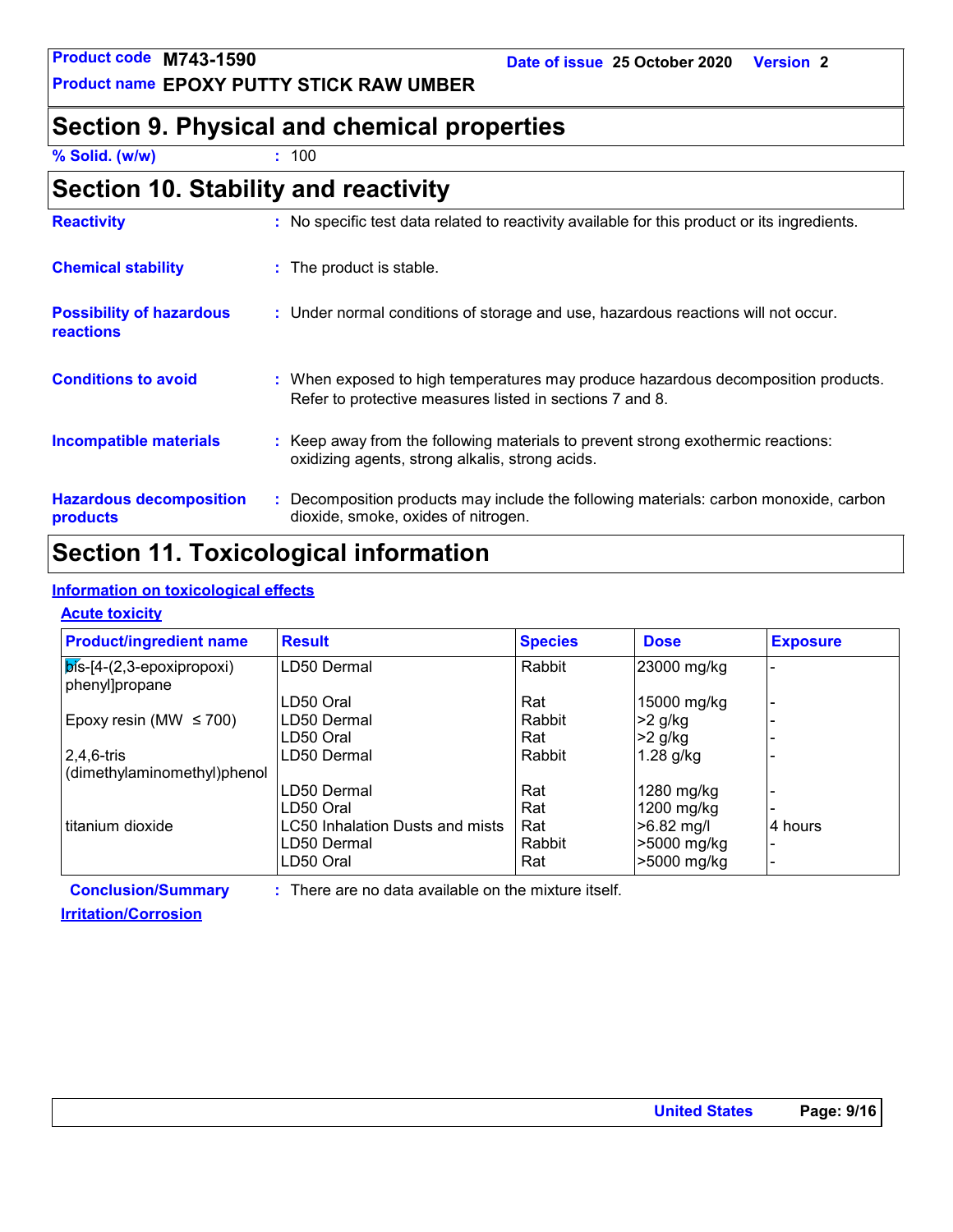#### **Product name EPOXY PUTTY STICK RAW UMBER**

### **Section 11. Toxicological information**

| <b>Product/ingredient name</b>                         | <b>Result</b>                        |             |                | <b>Species</b>                                       | <b>Score</b> | <b>Exposure</b>    | <b>Observation</b> |  |
|--------------------------------------------------------|--------------------------------------|-------------|----------------|------------------------------------------------------|--------------|--------------------|--------------------|--|
| $\overline{\mathsf{p}}$ ís-[4-(2,3-epoxipropoxi)       | Eyes - Redness of the                |             |                | Rabbit                                               | 0.4          | 24 hours           |                    |  |
| phenyl]propane                                         | conjunctivae                         |             |                |                                                      |              |                    |                    |  |
|                                                        | Eyes - Mild irritant                 |             |                | Rabbit                                               |              | 24 hours           |                    |  |
|                                                        | Skin - Erythema/Eschar               |             |                | Rabbit                                               | 0.8          | 4 hours            |                    |  |
|                                                        | Skin - Edema<br>Skin - Mild irritant |             |                | Rabbit<br>Rabbit                                     | 0.5          | 4 hours<br>4 hours |                    |  |
| Epoxy resin (MW $\leq$ 700)                            | Skin - Mild irritant                 |             |                | Rabbit                                               |              |                    |                    |  |
|                                                        | Eyes - Mild irritant                 |             |                | Rabbit                                               |              |                    |                    |  |
| $2,4,6$ -tris                                          | Skin - Visible necrosis              |             |                | Rabbit                                               |              | 4 hours            | 7 days             |  |
| (dimethylaminomethyl)phenol                            |                                      |             |                |                                                      |              |                    |                    |  |
| <b>Conclusion/Summary</b>                              |                                      |             |                |                                                      |              |                    |                    |  |
| <b>Skin</b>                                            |                                      |             |                | There are no data available on the mixture itself.   |              |                    |                    |  |
| <b>Eyes</b>                                            |                                      |             |                | There are no data available on the mixture itself.   |              |                    |                    |  |
| <b>Respiratory</b>                                     |                                      |             |                | There are no data available on the mixture itself.   |              |                    |                    |  |
| <b>Sensitization</b>                                   |                                      |             |                |                                                      |              |                    |                    |  |
| <b>Product/ingredient name</b>                         | <b>Route of</b>                      |             | <b>Species</b> |                                                      |              | <b>Result</b>      |                    |  |
|                                                        | exposure                             |             |                |                                                      |              |                    |                    |  |
| $\mathbf{b}$ ís-[4-(2,3-epoxipropoxi)                  | skin                                 |             | Mouse          |                                                      |              | Sensitizing        |                    |  |
| phenyl]propane                                         |                                      |             |                |                                                      |              |                    |                    |  |
| Epoxy resin (MW $\leq$ 700)                            | skin                                 |             | Mouse          |                                                      |              | Sensitizing        |                    |  |
| $2,4,6$ -tris                                          | skin                                 |             |                | Guinea pig                                           |              | Sensitizing        |                    |  |
| (dimethylaminomethyl)phenol                            |                                      |             |                |                                                      |              |                    |                    |  |
| <b>Conclusion/Summary</b>                              |                                      |             |                |                                                      |              |                    |                    |  |
| <b>Skin</b>                                            |                                      |             |                | There are no data available on the mixture itself.   |              |                    |                    |  |
| <b>Respiratory</b>                                     |                                      |             |                | : There are no data available on the mixture itself. |              |                    |                    |  |
| <b>Mutagenicity</b>                                    |                                      |             |                |                                                      |              |                    |                    |  |
| <b>Conclusion/Summary</b>                              |                                      |             |                | : There are no data available on the mixture itself. |              |                    |                    |  |
| <b>Carcinogenicity</b>                                 |                                      |             |                |                                                      |              |                    |                    |  |
| <b>Conclusion/Summary</b>                              |                                      |             |                | : There are no data available on the mixture itself. |              |                    |                    |  |
| <b>Classification</b>                                  |                                      |             |                |                                                      |              |                    |                    |  |
| <b>Product/ingredient name</b>                         | <b>OSHA</b>                          | <b>IARC</b> | <b>NTP</b>     |                                                      |              |                    |                    |  |
| glass, oxide, chemicals                                |                                      | 3           |                |                                                      |              |                    |                    |  |
| bis-[4-(2,3-epoxipropoxi)                              | $\overline{a}$                       | 3           |                |                                                      |              |                    |                    |  |
| phenyl]propane                                         |                                      |             |                |                                                      |              |                    |                    |  |
|                                                        |                                      | 2B          |                |                                                      |              |                    |                    |  |
| titanium dioxide                                       | $\overline{a}$                       |             |                |                                                      |              |                    |                    |  |
| crystalline silica, respirable<br>powder (<10 microns) |                                      | 1           |                | Known to be a human carcinogen.                      |              |                    |                    |  |

**IARC: 1, 2A, 2B, 3, 4 NTP: Known to be a human carcinogen; Reasonably anticipated to be a human carcinogen OSHA: + Not listed/not regulated: -**

#### **Reproductive toxicity**

**Conclusion/Summary :**

There are no data available on the mixture itself.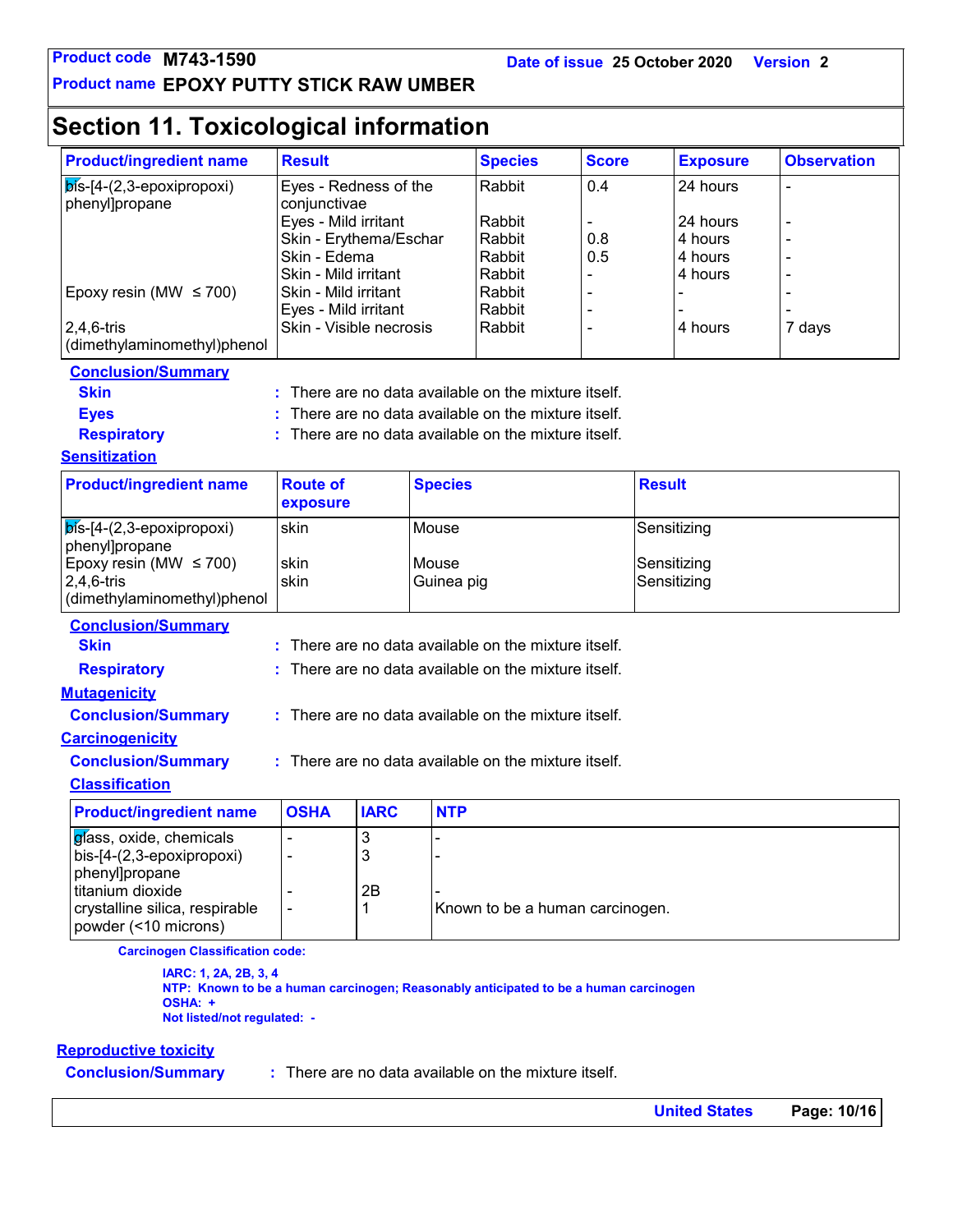### **Section 11. Toxicological information**

#### **Teratogenicity**

**Conclusion/Summary :** : There are no data available on the mixture itself.

#### **Specific target organ toxicity (single exposure)**

| <b>Name</b>                             | <b>Category</b> | <b>Route of</b><br>exposure | <b>Target organs</b>                      |
|-----------------------------------------|-----------------|-----------------------------|-------------------------------------------|
| Talc, not containing asbestiform fibres | Category 3      |                             | Respiratory tract_<br><b>l</b> irritation |

#### **Specific target organ toxicity (repeated exposure)**

| <b>Name</b>                                         | <b>Category</b> | <b>Route of</b><br><b>Exposure</b> | <b>Target organs</b> |
|-----------------------------------------------------|-----------------|------------------------------------|----------------------|
| crystalline silica, respirable powder (<10 microns) | lCategory 1     | Inhalation                         |                      |

**Target organs :** Contains material which causes damage to the following organs: liver, spleen, bone marrow.

Contains material which may cause damage to the following organs: blood, kidneys, lungs, cardiovascular system, upper respiratory tract, immune system, skin, eyes, central nervous system (CNS).

#### **Aspiration hazard**

Not available.

#### **Information on the likely routes of exposure**

#### **Potential acute health effects**

| <b>Eye contact</b><br><b>Inhalation</b> | $\mathcal{C}$ auses serious eye damage.<br>: May cause respiratory irritation.                                                |
|-----------------------------------------|-------------------------------------------------------------------------------------------------------------------------------|
| <b>Skin contact</b><br><b>Ingestion</b> | $\therefore$ Zauses severe burns. May cause an allergic skin reaction.<br>: No known significant effects or critical hazards. |
| <b>Over-exposure signs/symptoms</b>     |                                                                                                                               |
| <b>Eye contact</b>                      | $\therefore$ Adverse symptoms may include the following:<br>pain<br>watering<br>redness                                       |
| <b>Inhalation</b>                       | : Adverse symptoms may include the following:<br>respiratory tract irritation<br>coughing                                     |
| <b>Skin contact</b>                     | : Adverse symptoms may include the following:<br>pain or irritation<br>redness<br>blistering may occur                        |
| <b>Ingestion</b>                        | : Adverse symptoms may include the following:<br>stomach pains                                                                |
|                                         | Delayed and immediate effects and also chronic effects from short and long term exposure                                      |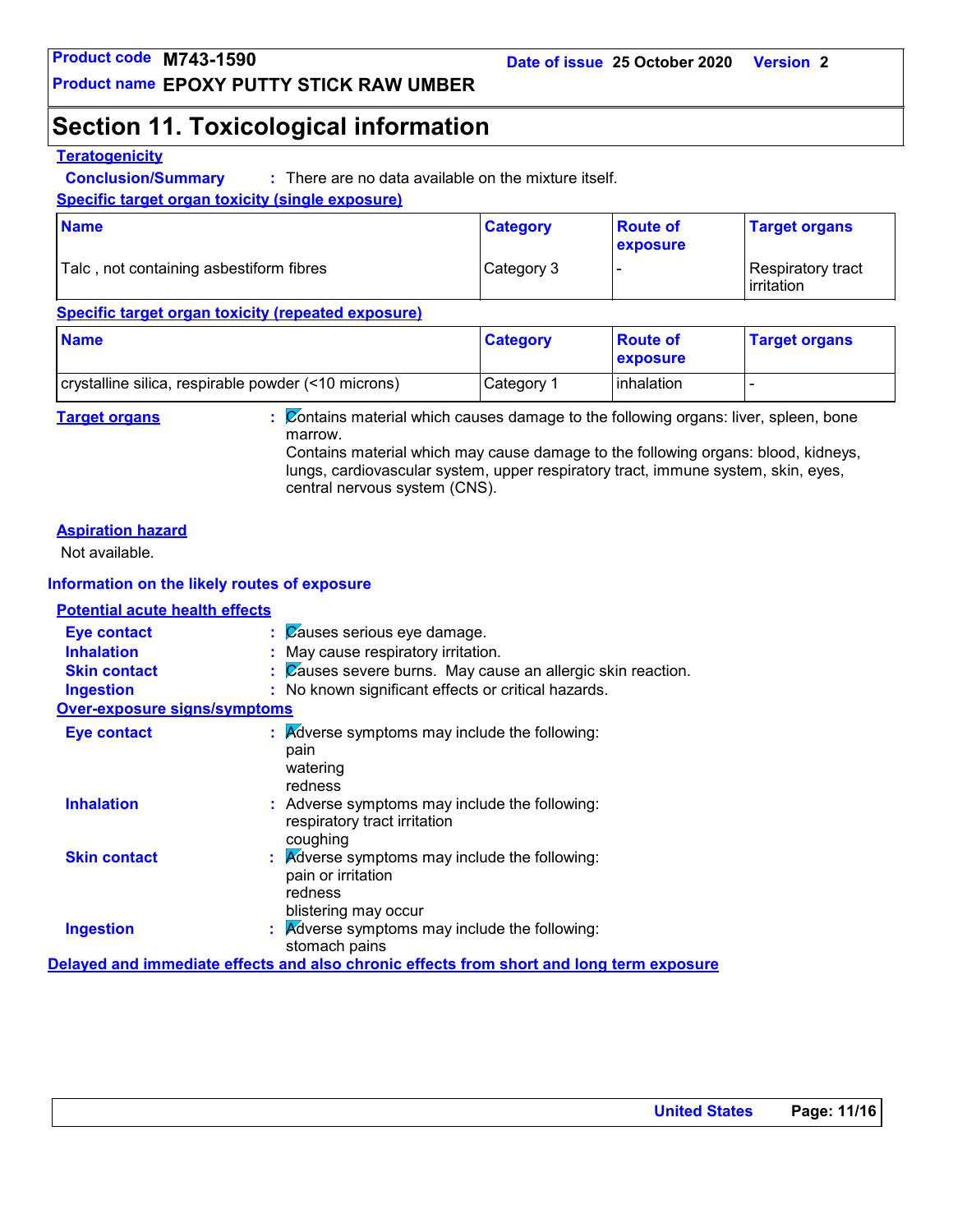**Product name EPOXY PUTTY STICK RAW UMBER**

## **Section 11. Toxicological information**

| <b>Conclusion/Summary</b>                    | : There are no data available on the mixture itself. This product contains crystalline silica<br>which can cause lung cancer or silicosis. The risk of cancer depends on the duration<br>and level of exposure to dust from sanding surfaces or mist from spray applications.<br>Exposure to component solvent vapor concentrations in excess of the stated<br>occupational exposure limit may result in adverse health effects such as mucous<br>membrane and respiratory system irritation and adverse effects on the kidneys, liver<br>and central nervous system. Symptoms and signs include headache, dizziness, fatigue,<br>muscular weakness, drowsiness and, in extreme cases, loss of consciousness.<br>Solvents may cause some of the above effects by absorption through the skin. There is<br>some evidence that repeated exposure to organic solvent vapors in combination with<br>constant loud noise can cause greater hearing loss than expected from exposure to<br>noise alone. Ingestion may cause nausea, diarrhea and vomiting. This takes into<br>account, where known, delayed and immediate effects and also chronic effects of<br>components from short-term and long-term exposure by oral, inhalation and dermal<br>routes of exposure and eye contact. |
|----------------------------------------------|------------------------------------------------------------------------------------------------------------------------------------------------------------------------------------------------------------------------------------------------------------------------------------------------------------------------------------------------------------------------------------------------------------------------------------------------------------------------------------------------------------------------------------------------------------------------------------------------------------------------------------------------------------------------------------------------------------------------------------------------------------------------------------------------------------------------------------------------------------------------------------------------------------------------------------------------------------------------------------------------------------------------------------------------------------------------------------------------------------------------------------------------------------------------------------------------------------------------------------------------------------------------------------|
| <b>Short term exposure</b>                   |                                                                                                                                                                                                                                                                                                                                                                                                                                                                                                                                                                                                                                                                                                                                                                                                                                                                                                                                                                                                                                                                                                                                                                                                                                                                                    |
| <b>Potential immediate</b><br><b>effects</b> | : There are no data available on the mixture itself.                                                                                                                                                                                                                                                                                                                                                                                                                                                                                                                                                                                                                                                                                                                                                                                                                                                                                                                                                                                                                                                                                                                                                                                                                               |
| <b>Potential delayed effects</b>             | $:$ There are no data available on the mixture itself.                                                                                                                                                                                                                                                                                                                                                                                                                                                                                                                                                                                                                                                                                                                                                                                                                                                                                                                                                                                                                                                                                                                                                                                                                             |
| <b>Long term exposure</b>                    |                                                                                                                                                                                                                                                                                                                                                                                                                                                                                                                                                                                                                                                                                                                                                                                                                                                                                                                                                                                                                                                                                                                                                                                                                                                                                    |
| <b>Potential immediate</b><br>effects        | $:$ There are no data available on the mixture itself.                                                                                                                                                                                                                                                                                                                                                                                                                                                                                                                                                                                                                                                                                                                                                                                                                                                                                                                                                                                                                                                                                                                                                                                                                             |
| <b>Potential delayed effects</b>             | : There are no data available on the mixture itself.                                                                                                                                                                                                                                                                                                                                                                                                                                                                                                                                                                                                                                                                                                                                                                                                                                                                                                                                                                                                                                                                                                                                                                                                                               |
| <b>Potential chronic health effects</b>      |                                                                                                                                                                                                                                                                                                                                                                                                                                                                                                                                                                                                                                                                                                                                                                                                                                                                                                                                                                                                                                                                                                                                                                                                                                                                                    |
| <b>General</b>                               | $\mathcal{C}$ (Zauses damage to organs through prolonged or repeated exposure. Once sensitized, a<br>severe allergic reaction may occur when subsequently exposed to very low levels.                                                                                                                                                                                                                                                                                                                                                                                                                                                                                                                                                                                                                                                                                                                                                                                                                                                                                                                                                                                                                                                                                              |
| <b>Carcinogenicity</b>                       | : May cause cancer. Risk of cancer depends on duration and level of exposure.                                                                                                                                                                                                                                                                                                                                                                                                                                                                                                                                                                                                                                                                                                                                                                                                                                                                                                                                                                                                                                                                                                                                                                                                      |
| <b>Mutagenicity</b>                          | : No known significant effects or critical hazards.                                                                                                                                                                                                                                                                                                                                                                                                                                                                                                                                                                                                                                                                                                                                                                                                                                                                                                                                                                                                                                                                                                                                                                                                                                |
| <b>Reproductive toxicity</b>                 | : No known significant effects or critical hazards.                                                                                                                                                                                                                                                                                                                                                                                                                                                                                                                                                                                                                                                                                                                                                                                                                                                                                                                                                                                                                                                                                                                                                                                                                                |

#### **Numerical measures of toxicity**

#### **Acute toxicity estimates**

| <b>Product/ingredient name</b>                  | Oral (mg/<br>kg) | <b>Dermal</b><br>(mg/kg) | <b>Inhalation</b><br>(gases)<br>(ppm) | <b>Inhalation</b><br>(vapors)<br>(mg/l) | <b>Inhalation</b><br>(dusts and<br>mists) (mg/ |
|-------------------------------------------------|------------------|--------------------------|---------------------------------------|-----------------------------------------|------------------------------------------------|
| <b>FRAW UMBER WOOD - MOHAWK</b>                 | 16737.5          | 7387.7                   | N/A                                   | N/A                                     | N/A                                            |
| $\vert$ bis-[4-(2,3-epoxipropoxi)phenyl]propane | 15000            | 23000                    | N/A                                   | N/A                                     | N/A                                            |
| Epoxy resin (MW $\leq$ 700)                     | 2500             | 2500                     | N/A                                   | N/A                                     | N/A                                            |
| 2,4,6-tris(dimethylaminomethyl)phenol           | 1200             | 1280                     | N/A                                   | N/A                                     | N/A                                            |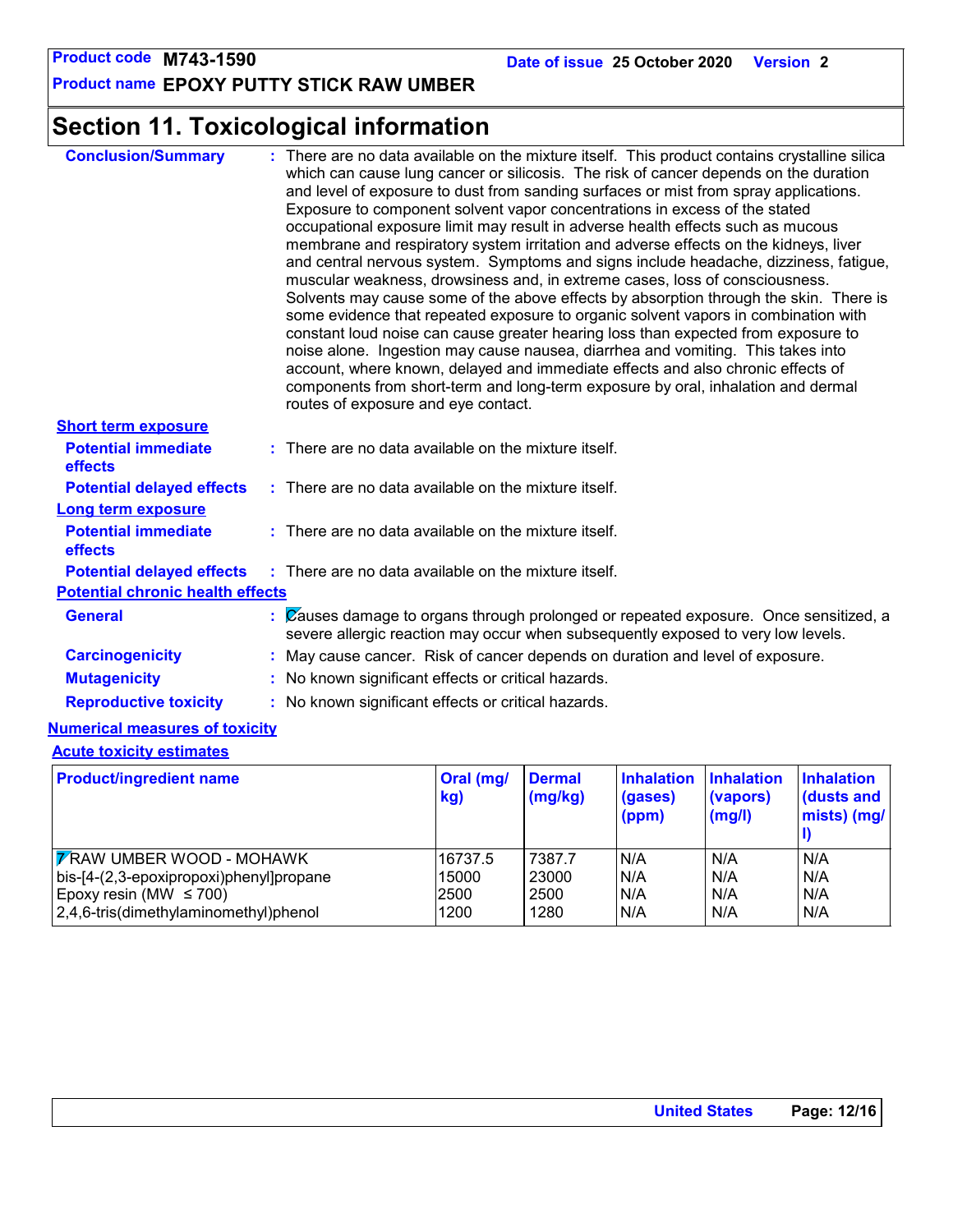### **Section 12. Ecological information**

#### **Toxicity**

| <b>Product/ingredient name</b>                       | <b>Result</b>                    | <b>Species</b>          | <b>Exposure</b> |
|------------------------------------------------------|----------------------------------|-------------------------|-----------------|
| $ \vec{b}$ s-[4-(2,3-epoxipropoxi)<br>phenyl]propane | Acute LC50 1.8 mg/l Fresh water  | Daphnia - daphnia magna | 48 hours        |
|                                                      | Chronic NOEC 0.3 mg/l            | Daphnia                 | 21 days         |
| Epoxy resin (MW $\leq$ 700)                          | Acute LC50 1.8 mg/l              | Daphnia                 | 48 hours        |
|                                                      | Chronic NOEC 0.3 mg/l            | Daphnia                 | $21$ days       |
| $2,4,6$ -tris                                        | Acute LC50 175 mg/l              | Fish                    | 96 hours        |
| dimethylaminomethyl)phenol                           |                                  |                         |                 |
| titanium dioxide                                     | Acute LC50 >100 mg/l Fresh water | Daphnia - Daphnia magna | 148 hours       |

#### **Persistence and degradability**

| <b>Product/ingredient name</b>                        | Test                     | <b>Result</b> |                   | <b>Dose</b> |             | <b>Inoculum</b>  |
|-------------------------------------------------------|--------------------------|---------------|-------------------|-------------|-------------|------------------|
| <b>E</b> poxy resin (MW $\leq$ 700)                   | OECD 301F                | 5 % - 28 days |                   |             |             |                  |
| <b>Product/ingredient name</b>                        | <b>Aquatic half-life</b> |               | <b>Photolysis</b> |             |             | Biodegradability |
| $ \vec{b}$ is-[4-(2,3-epoxipropoxi)<br>phenyl]propane |                          |               |                   |             | Not readily |                  |
| Epoxy resin (MW $\leq$ 700)                           |                          |               |                   |             | Not readily |                  |

#### **Bioaccumulative potential**

| <b>Product/ingredient name</b>      | $LoaPow$ | BCI | <b>Potential</b> |
|-------------------------------------|----------|-----|------------------|
| <b>E</b> poxy resin (MW $\leq$ 700) |          | ۰ - | low              |

#### **Mobility in soil**

**Soil/water partition coefficient (KOC)**

**:** Not available.

### **Section 13. Disposal considerations**

**Disposal methods :**

The generation of waste should be avoided or minimized wherever possible. Disposal of this product, solutions and any by-products should at all times comply with the requirements of environmental protection and waste disposal legislation and any regional local authority requirements. Dispose of surplus and non-recyclable products via a licensed waste disposal contractor. Waste should not be disposed of untreated to the sewer unless fully compliant with the requirements of all authorities with jurisdiction. Waste packaging should be recycled. Incineration or landfill should only be considered when recycling is not feasible. This material and its container must be disposed of in a safe way. Care should be taken when handling emptied containers that have not been cleaned or rinsed out. Empty containers or liners may retain some product residues. Avoid dispersal of spilled material and runoff and contact with soil, waterways, drains and sewers.

**Disposal should be in accordance with applicable regional, national and local laws and regulations.**

**Refer to Section 7: HANDLING AND STORAGE and Section 8: EXPOSURE CONTROLS/PERSONAL PROTECTION for additional handling information and protection of employees. Section 6. Accidental release measures**

**United States Page: 13/16**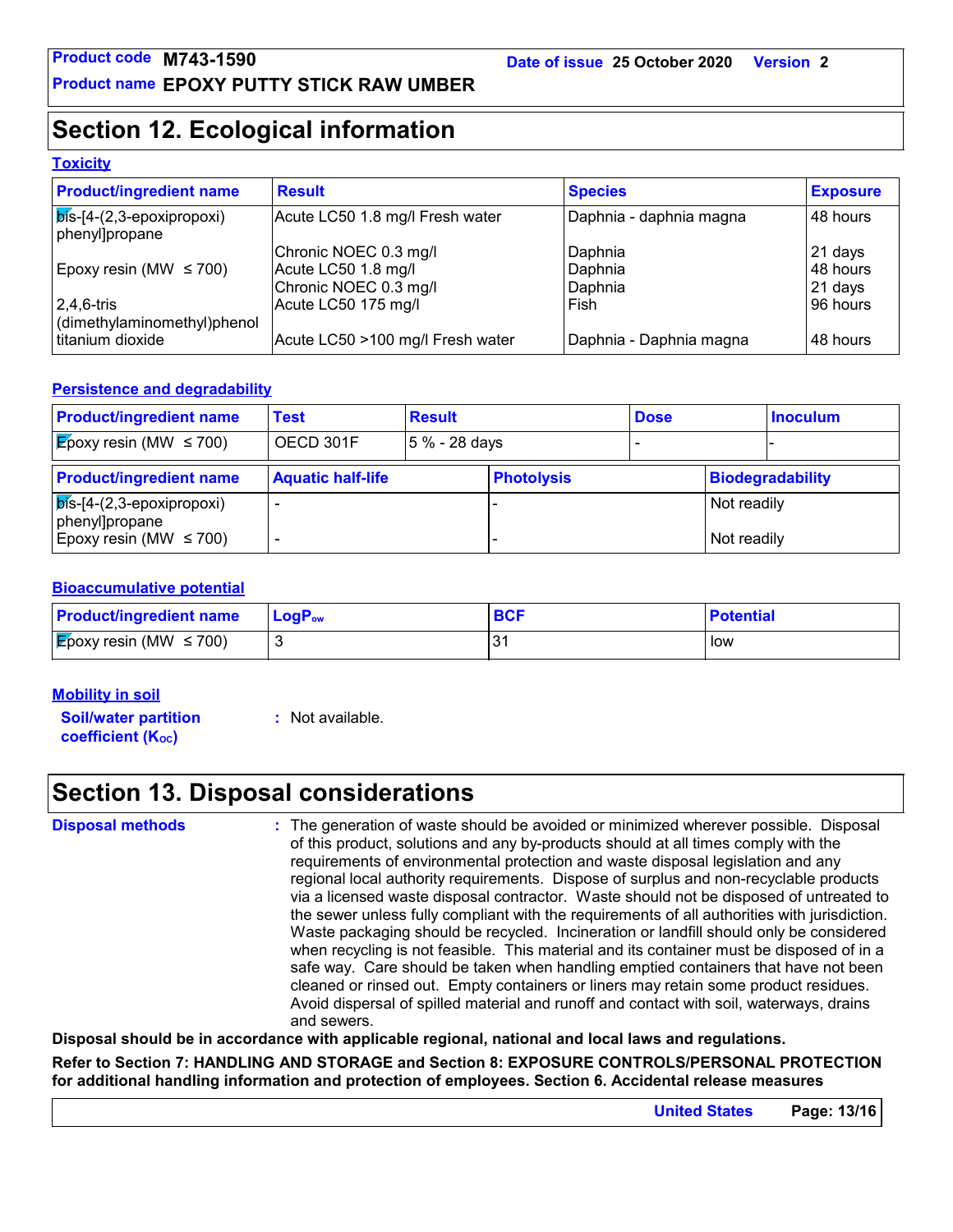#### **Product name EPOXY PUTTY STICK RAW UMBER**

| Product code M743-1590                               | <b>Product name EPOXY PUTTY STICK RAW UMBER</b>                                               | Date of issue 25 October 2020                                                             | <b>Version 2</b>                                                                              |
|------------------------------------------------------|-----------------------------------------------------------------------------------------------|-------------------------------------------------------------------------------------------|-----------------------------------------------------------------------------------------------|
| <b>14. Transport information</b>                     |                                                                                               |                                                                                           |                                                                                               |
|                                                      | <b>DOT</b>                                                                                    | <b>IMDG</b>                                                                               | <b>IATA</b>                                                                                   |
| <b>UN number</b>                                     | <b>DN1759</b>                                                                                 | <b>DN1759</b>                                                                             | <b>DN1759</b>                                                                                 |
| <b>UN proper shipping</b><br>name                    | CORROSIVE SOLID, N.O.S.                                                                       | CORROSIVE SOLID, N.O.S.                                                                   | <b>CORROSIVE SOLID, N.O.S.</b>                                                                |
|                                                      | $\sqrt{2}$ ,4,6-tris<br>(dimethylaminomethyl)phenol,<br>bis[(dimethylamino)methyl]<br>phenol) | $(2, 4, 6$ -tris<br>(dimethylaminomethyl)phenol,<br>bis[(dimethylamino)methyl]<br>phenol) | $\sqrt{2}$ ,4,6-tris<br>(dimethylaminomethyl)phenol,<br>bis[(dimethylamino)methyl]<br>phenol) |
| <b>Transport hazard class 8</b><br>(e <sub>s</sub> ) |                                                                                               | $\overline{8'}$                                                                           | $\overline{\mathbf{g}}$                                                                       |
| <b>Packing group</b>                                 | $\overline{\mathsf{W}}$                                                                       | $\overline{\mathsf{W}}$                                                                   | $\overline{\mathbf{W}}$                                                                       |
| <b>Environmental hazards</b>                         | l No.                                                                                         | Yes.                                                                                      | <b>Yes.</b> The environmentally<br>hazardous substance mark is<br>not required.               |
| <b>Marine pollutant</b><br>substances                | Not applicable.                                                                               | $K$ bis-[4-(2,3-epoxipropoxi)<br>phenyl]propane, Epoxy resin<br>(MW $\leq$ 700))          | Not applicable.                                                                               |

#### **Additional information**

- None identified. **: DOT**
	- The marine pollutant mark is not required when transported in sizes of ≤5 L or ≤5 kg. **:**
- **IATA :** The environmentally hazardous substance mark may appear if required by other transportation regulations.

**Special precautions for user Transport within user's premises:** always transport in closed containers that are **:** upright and secure. Ensure that persons transporting the product know what to do in the event of an accident or spillage.

**Transport in bulk according :** Not applicable. **to IMO instruments**

### **Section 15. Regulatory information**

#### **United States**

**IMDG**

**United States inventory (TSCA 8b) :** At least one component is inactive.

**SARA 302/304**

**SARA 304 RQ :** Not applicable.

**Composition/information on ingredients**

No products were found.

#### **SARA 311/312**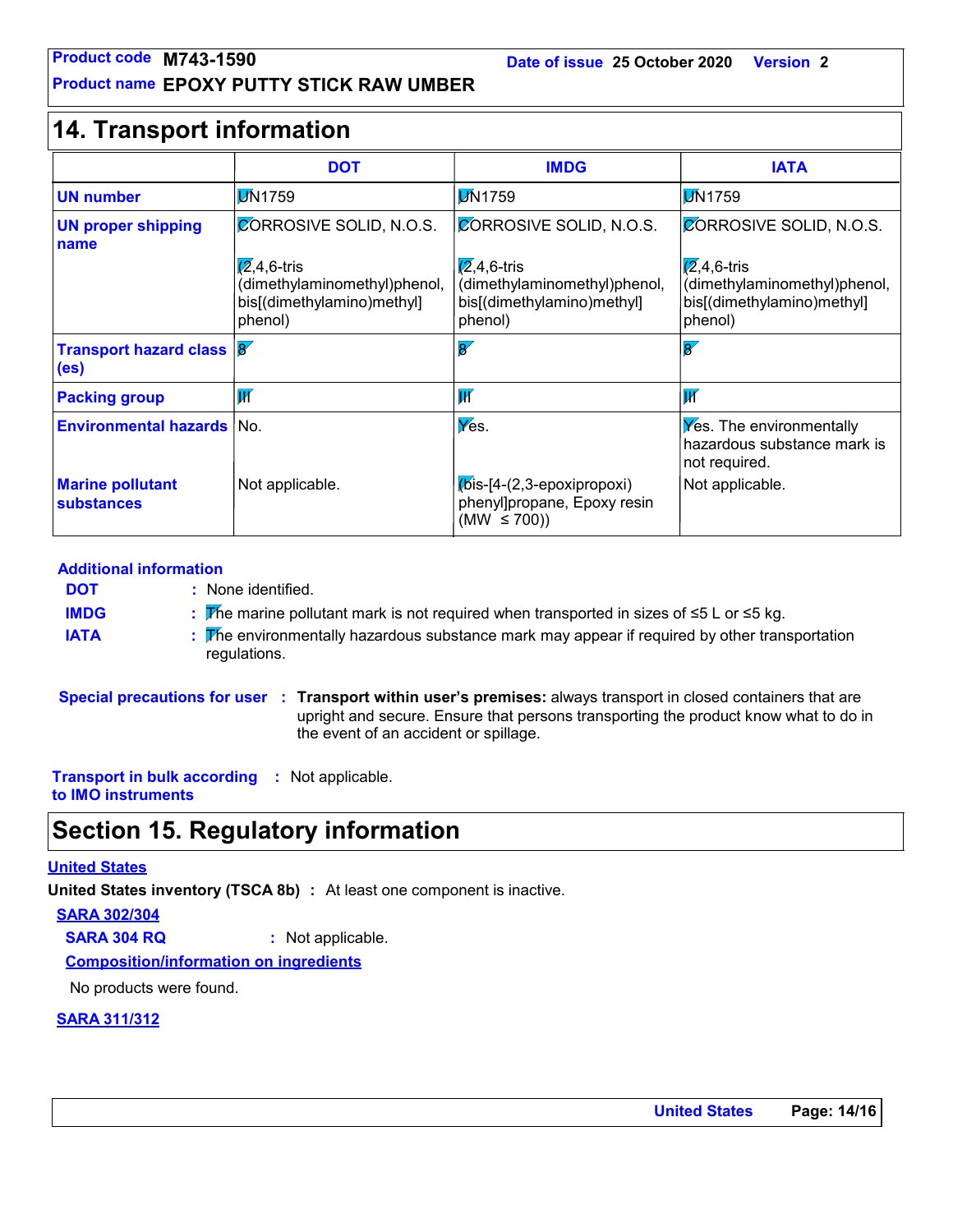**Product name EPOXY PUTTY STICK RAW UMBER**

### **Section 15. Regulatory information**

| <b>Classification</b> | : SKIN CORROSION - Category 1C                                      |
|-----------------------|---------------------------------------------------------------------|
|                       | SERIOUS EYE DAMAGE - Category 1                                     |
|                       | <b>SKIN SENSITIZATION - Category 1</b>                              |
|                       | CARCINOGENICITY - Category 1A                                       |
|                       | SPECIFIC TARGET ORGAN TOXICITY (SINGLE EXPOSURE) (Respiratory tract |
|                       | irritation) - Category 3                                            |
|                       | SPECIFIC TARGET ORGAN TOXICITY (REPEATED EXPOSURE) - Category 1     |

#### **Composition/information on ingredients**

| <b>Name</b>                                                                                                                                                                                                       | $\frac{9}{6}$                  | <b>Classification</b>                                                                                                                                                                    |
|-------------------------------------------------------------------------------------------------------------------------------------------------------------------------------------------------------------------|--------------------------------|------------------------------------------------------------------------------------------------------------------------------------------------------------------------------------------|
| $\overline{V}$ alc, not containing asbestiform<br>fibres<br>Poly[oxy(methyl-1,2-ethanediyl)],<br>α-hydro-ω-hydroxy-, ether with<br>2,2-bis(hydroxymethyl)-1,3-propanediol<br>(4:1),<br>2-hydroxy-3-mercaptopropyl | ≥90<br>≥50 - ≤75               | SPECIFIC TARGET ORGAN TOXICITY (SINGLE EXPOSURE)<br>(Respiratory tract irritation) - Category 3<br>SKIN SENSITIZATION - Category 1B                                                      |
| ether<br>bis-[4-(2,3-epoxipropoxi)phenyl]<br>propane                                                                                                                                                              | ≥50 - ≤75                      | <b>SKIN IRRITATION - Category 2</b><br>EYE IRRITATION - Category 2A<br>SKIN SENSITIZATION - Category 1B                                                                                  |
| Epoxy resin (MW $\leq$ 700)                                                                                                                                                                                       | $≥10 - ≤20$                    | <b>SKIN IRRITATION - Category 2</b><br>EYE IRRITATION - Category 2A<br>SKIN SENSITIZATION - Category 1B                                                                                  |
| 2,4,6-tris(dimethylaminomethyl)<br>phenol                                                                                                                                                                         | $≥10 - ≤14$                    | <b>ACUTE TOXICITY (oral) - Category 4</b><br>ACUTE TOXICITY (dermal) - Category 4<br>SKIN CORROSION - Category 1C<br>SERIOUS EYE DAMAGE - Category 1<br>SKIN SENSITIZATION - Category 1B |
| titanium dioxide<br>bis[(dimethylamino)methyl]<br>phenol                                                                                                                                                          | $≥1.0 - ≤5.0$<br>$≥1.0 - <5.0$ | <b>CARCINOGENICITY - Category 2</b><br>SKIN CORROSION - Category 1B<br>SERIOUS EYE DAMAGE - Category 1                                                                                   |
| crystalline silica, respirable<br>powder (<10 microns)                                                                                                                                                            | $≥1.0 - ≤5.0$                  | CARCINOGENICITY - Category 1A<br>SPECIFIC TARGET ORGAN TOXICITY (REPEATED<br>EXPOSURE) - Category 1                                                                                      |

| <b>SARA 313</b>              |                      |                   |               |
|------------------------------|----------------------|-------------------|---------------|
| <b>Supplier notification</b> | <b>Chemical name</b> | <b>CAS number</b> | Concentration |
|                              | li∕mber              | 12713-03-0        | $1 - 5$       |

SARA 313 notifications must not be detached from the SDS and any copying and redistribution of the SDS shall include copying and redistribution of the notice attached to copies of the SDS subsequently redistributed.

**Additional environmental information is contained on the Environmental Data Sheet for this product, which can be obtained from your RPM representative.**

#### **California Prop. 65**

**M** WARNING: Cancer - www.P65Warnings.ca.gov.